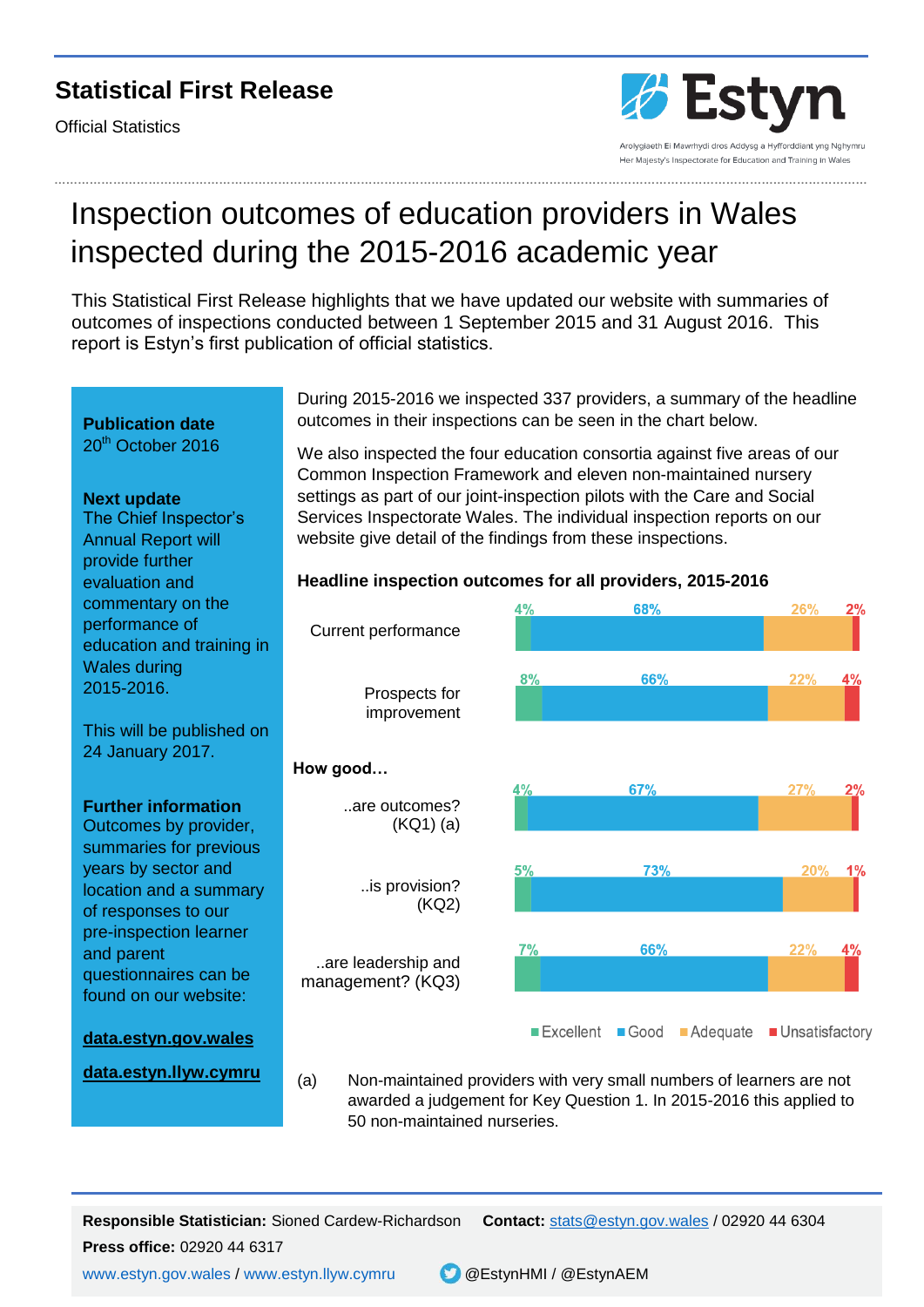### **Accessing our data**

- This Statistical First Release has been pre-announced and published via the Estyn website and prepared according to the principles and protocols of the [Code of Practice for Official Statistics.](https://www.statisticsauthority.gov.uk/monitoring-and-assessment/code-of-practice/)
- Summaries of our inspection outcomes and questionnaire responses can be accessed via our website.
- Users can apply filters to customise their data views and download the results. It includes data for inspections carried out between 1<sup>st</sup> September 2010 and 31<sup>st</sup> August 2016.
- There are four different sections:
	- $\circ$  'Outcomes by provider' displays a list of the inspection outcomes for individual providers and groups.
	- o 'Outcomes by sector' summarises inspection outcomes for whole sectors.
	- o 'Outcomes across local authorities' enables the user to view summaries of inspection outcomes for each local authority in Wales.
	- $\circ$  'Learner and parent questionnaire' presents summaries of the responses to our questionnaires.
- The inspection reports for individual providers containing detailed evaluations and commentaries on the inspection findings are available from our website. [estyn.gov.wales/inspection/search](https://www.estyn.gov.wales/inspection/search)

### **Further commentary on our data**

- The Chief Inspector's Annual Report is published every January, and provides evaluation and commentary on the inspection outcomes and the performance of education and training in Wales during the previous academic year.
- The Annual Report evaluating the full range of findings from our inspections for 2015-2016 is due to be published on the 24 January 2017 and will be available from our website: [estyn.gov.wales/annual-report](https://www.estyn.gov.wales/annual-report)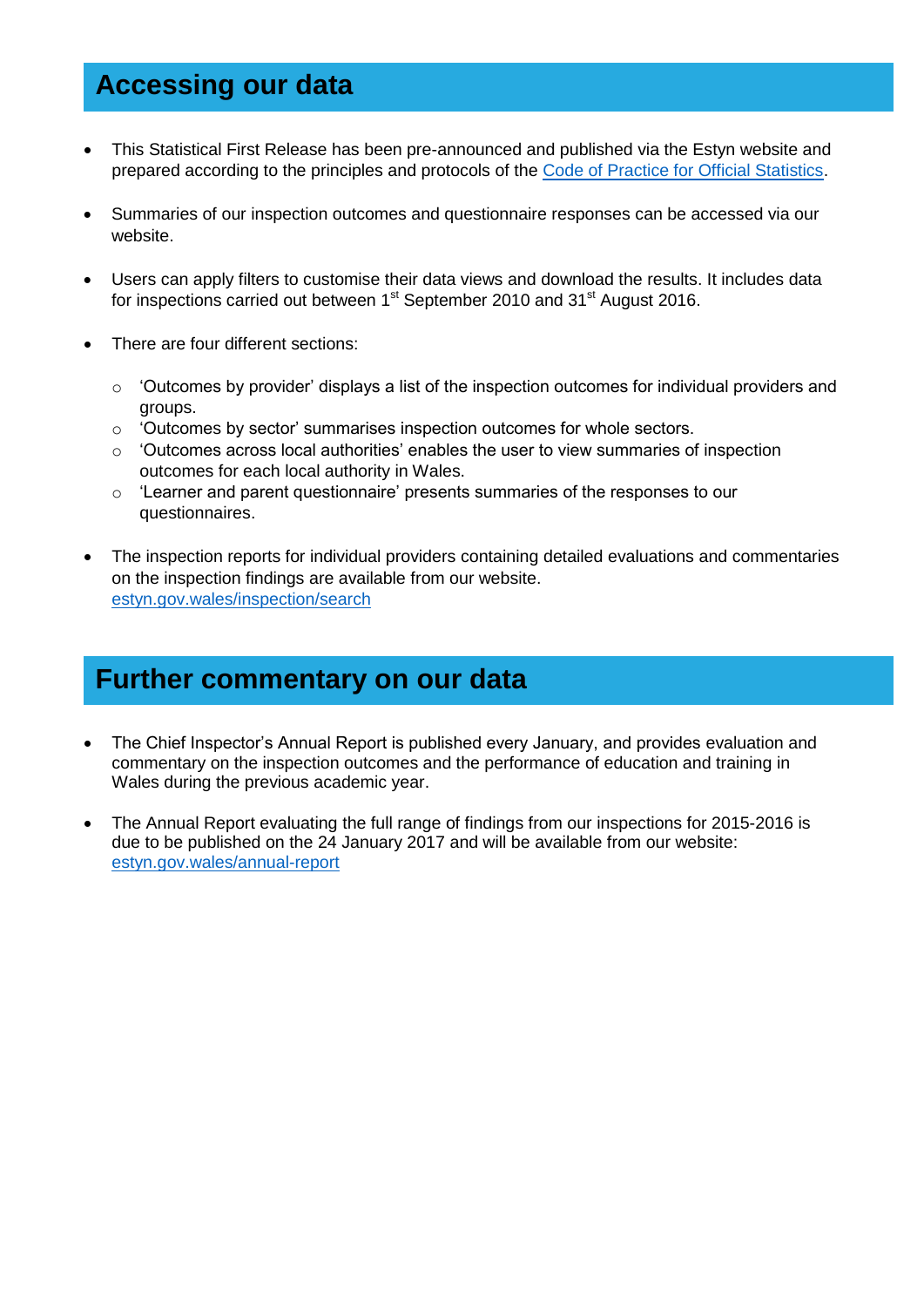## **About our inspection outcomes**

- All education and training providers in Wales are inspected at least once within a seven year period against our Common Inspection Framework.
- Schools and other education and training providers currently receive 20 working days' written notice of their inspection, consortia and local authorities receive 8 and 12 weeks' written notice respectively.
- Inspection reports are published on our website following the inspection, most within 45 working days from the start of the inspection, but this varies a little for some sectors.
- The Common Inspection Framework covers three key questions and ten quality indicators organised as follows:

#### **Key Question 1 – How good are outcomes?**

- 1.1 Standards
- 1.2 Wellbeing

#### **Key Question 2 – How good is provision?**

- 2.1 Learning experiences
- 2.2 Teaching
- 2.3 Care, support and guidance
- 2.4 Learning environment

#### **Key Question 3 – How good are leadership and management?**

- 3.1 Leadership
- 3.2 Improving quality
- 3.3 Partnership working
- 3.4 Resource management

We also make two overall judgements about current performance and prospects for improvement.

- In inspections of local authority education services for children and young people, we report on provision under four headings:
	- 2.1 Support for school improvement
	- 2.2 Support for additional learning needs and educational inclusion
	- 2.3 Promoting social inclusion and wellbeing
	- 2.4 Access and school places
- The four education consortia were inspected during 2015-2016 under five headings. These were:
	- 2.1 Support for school improvement
	- 3.1 Leadership
	- 3.2 Improving quality
	- 3.3 Partnership working
	- 3.4 Resource management
- We use the following four point scale to show our inspection judgements:

| Judgement             | What the judgement means                                                  |  |
|-----------------------|---------------------------------------------------------------------------|--|
| <b>Excellent</b>      | Many strengths, including significant examples of sector-leading practice |  |
| Good                  | Many strengths and no important areas requiring significant improvement   |  |
| <b>Adequate</b>       | Strengths outweigh areas for improvement                                  |  |
| <b>Unsatisfactory</b> | Important areas for improvement outweigh strengths                        |  |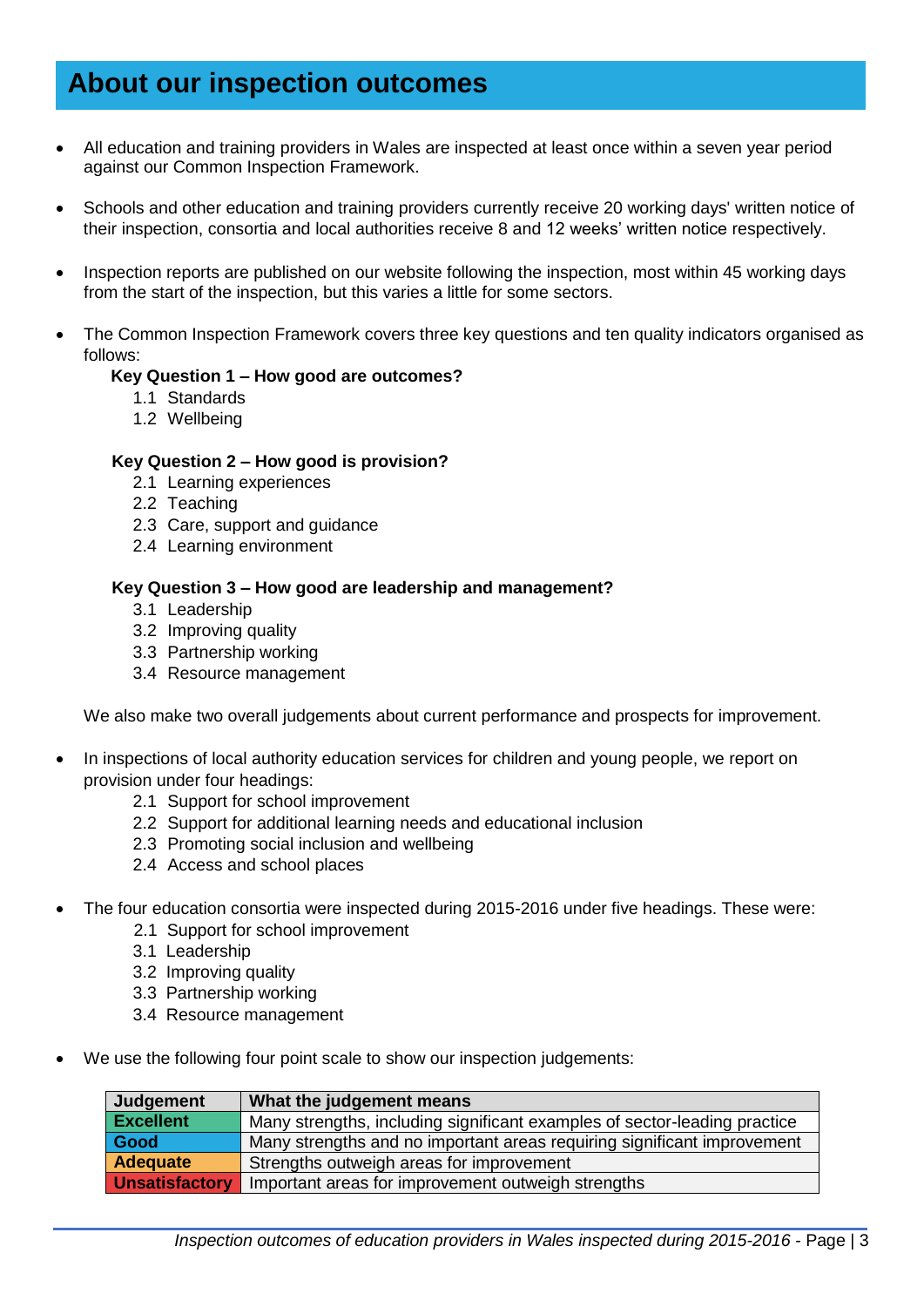- During an inspection, we consider whether the provider needs any follow-up activity. This activity can range from identifying excellent practice to recommending special measures.
- All our inspection judgements are quality assured by another Her Majesty's Inspector of Education and Training (HMI). The HMI undertaking this role will check the judgements made in an inspection report against the evidence gathered on the inspection, to make sure that there is a match, and they will also check that the team has followed our published guidance for inspectors. Quality assurance arrangements are assured by independent auditors.
- When analysing inspection outcomes data, it is important to note that there can be difficulties in comparing trends in outcomes between years. Each year, we inspect a proportion of providers in each sector. For example, during 2015-2016 we inspected 178 (14%) primary schools and 33 (16%) secondary schools.
- There may appear to be large changes when comparing the inspection outcomes between years. However, since we introduced the current Common Inspection Framework in September 2010, no year on year changes have been statistically significant.
- For further detail on our inspection process please refer to our website: [estyn.gov.wales/inspection/inspection-explained](https://www.estyn.gov.wales/inspection/inspection-explained)

## **About our pre-inspection questionnaires**

- The views of learners, parents and carers are gathered before we inspect their education provider.
- Our questionnaires are tailored for each sector, but gather information on similar themes.
- Learners and parents are encouraged to complete these questionnaires electronically for efficiency, although, hard copies may be requested.
- For further detail on our questionnaires please refer to our website [estyn.gov.wales/inspection/questionnaires](https://www.estyn.gov.wales/inspection/questionnaires)